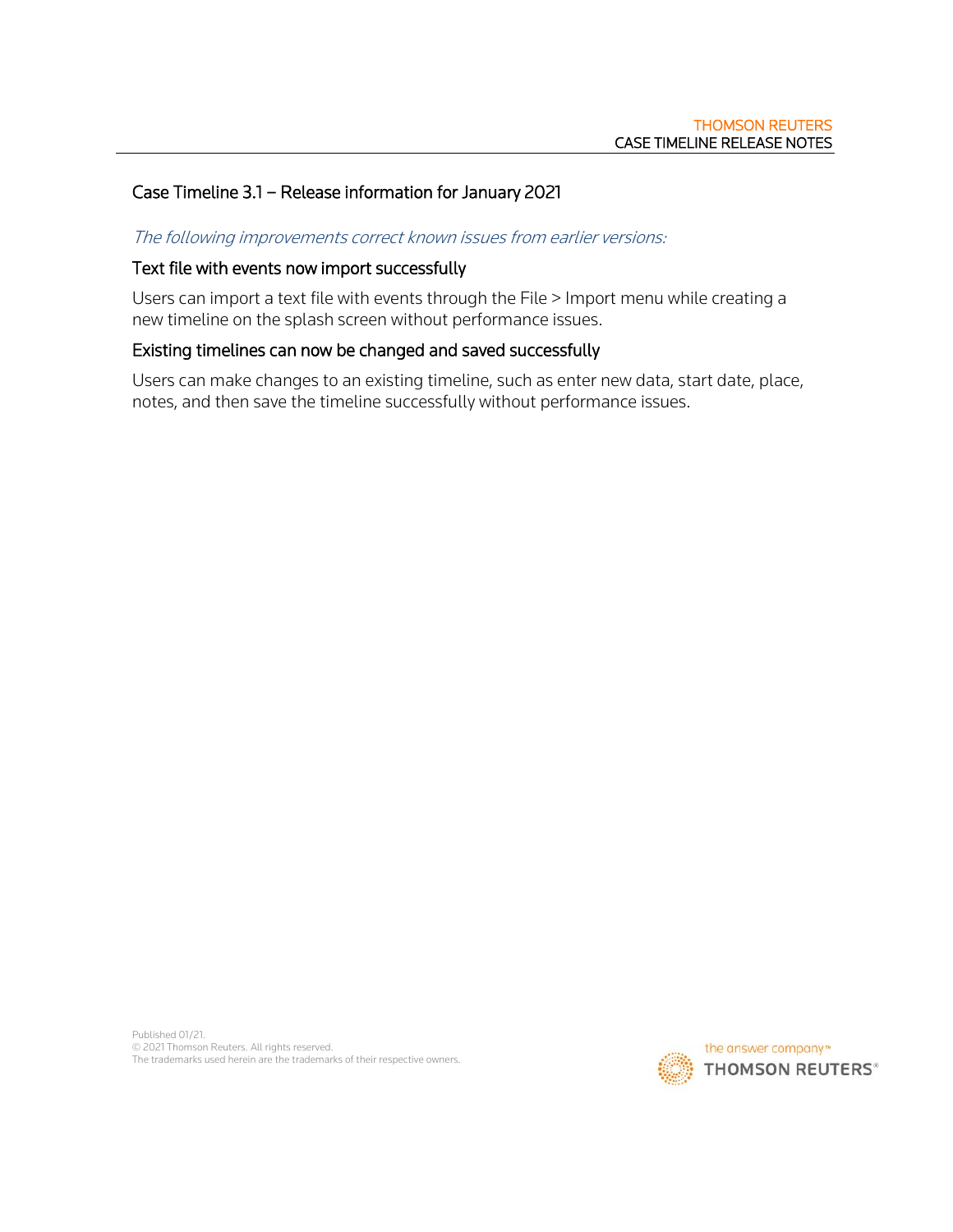# Case Timeline 3.0 – Release information for January 2017

#### The Westlaw Case Timeline release includes the following enhancements:

### Support for Custom Properties

Create and manage custom properties, as well as import data files from Case Notebook and other sources with custom properties to display with events in Case Timeline.

#### Import Key Facts from Case Notebook with links to Source Documents

Case Timeline receives full text copies of source documents as sources from Case Notebook Key Facts.

Case Timeline can also link back to the original source document view in Case Notebook.

#### Event Entry Table Improvements

The event entry table is more useable with improvements to click behavior, hover behavior, vertical column and horizontal row sizing.

#### Customize Chart Event Information Boxes

Choose which information displays in the Event Information box for each chart.

#### Compatibility with Windows Server 2016

Added compatibility with the Microsoft Windows Server 2016 operating system.

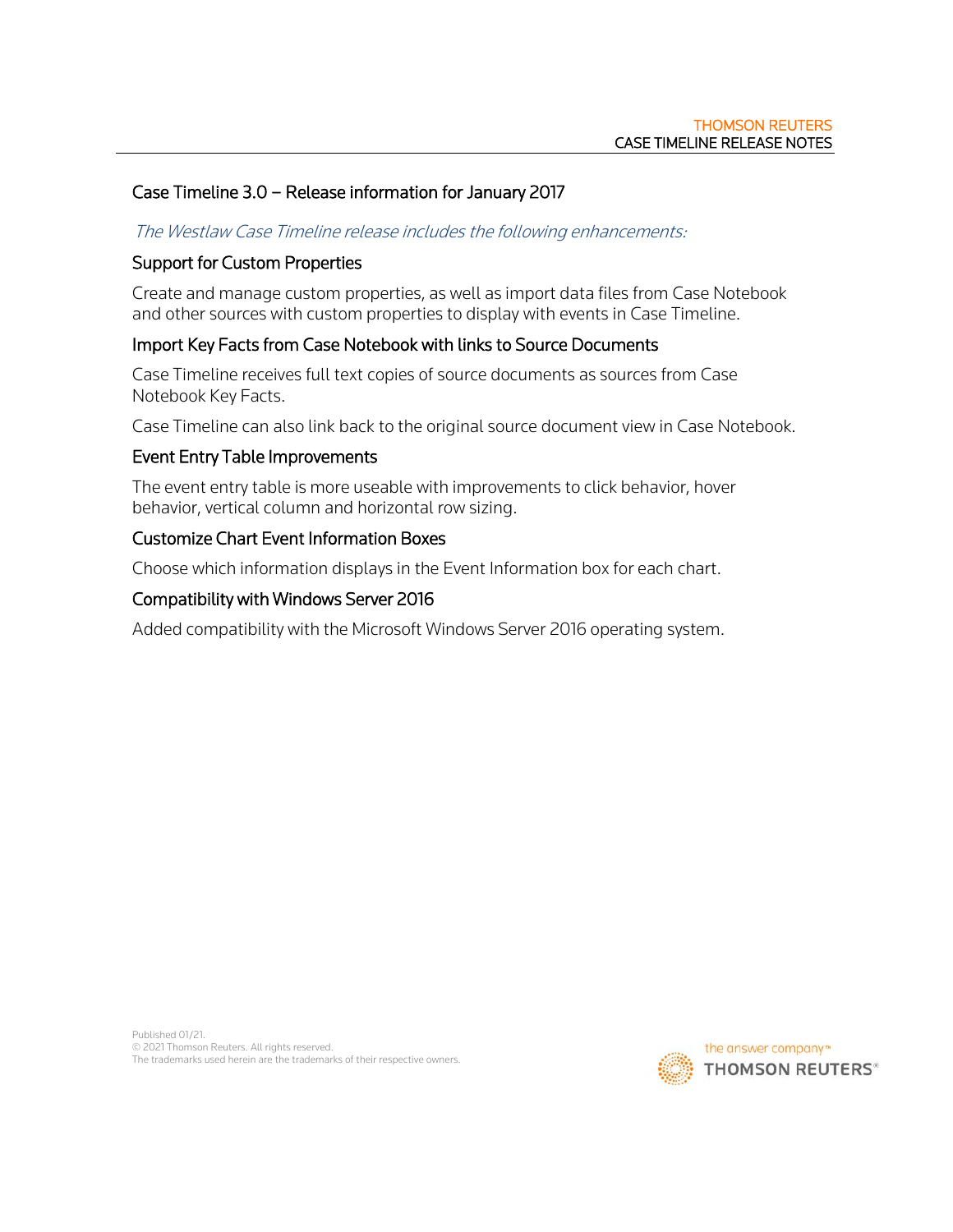# Case Timeline 2.6 – Release information for June 2016

## The Westlaw Case Timeline release includes the following enhancements:

## Change desktop icon to match Case Notebook

Desktop icon for Case Timeline will now share the appearance of the other Case Notebook applications.

# Compatibility with Windows 10

Added compatibility with Microsoft Windows 10 Home and Pro operating systems.

# Compatibility with Office 2016

Added compatibility with Microsoft Office 2016.

# Replace PDF Exchange with Nova PDF

Nova PDF replaces PDF Exchange as the PDF print driver in Case Timeline 2.6 for improved PDF printer performance.

The following improvements correct known issues from earlier versions:

## Improved performance of links to charts in Case Timeline

Linking of files to charts within Case Timeline, particularly the appearance of linked pictures, is enhanced.

## Improved performance of the Case Timeline Viewer application

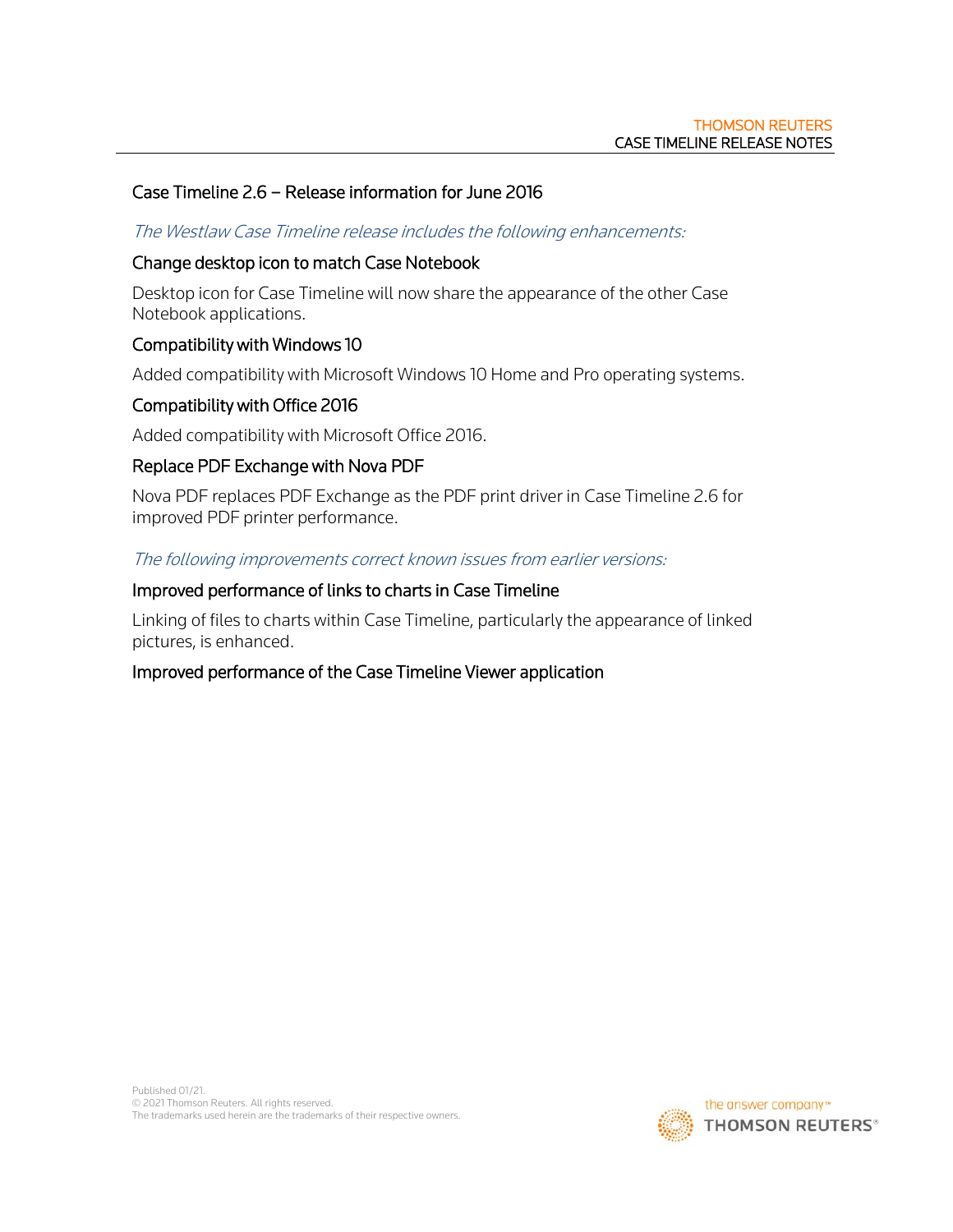# Case Timeline 2.5 – Release information

The Westlaw Case Timeline release includes the following enhancements

## Adding Images to Events

Users now have the ability to add an image to an event on a chart.

## Format Footer

Firm logos or other images may now be inserted into the footer displayed on charts.

## Save Category Lists

Category lists used to describe events may now be saved and reused for additional Timelines.

## Insert PeopleMap icons

PeopleMap icons are automatically inserted with PeopleMap chronology downloads

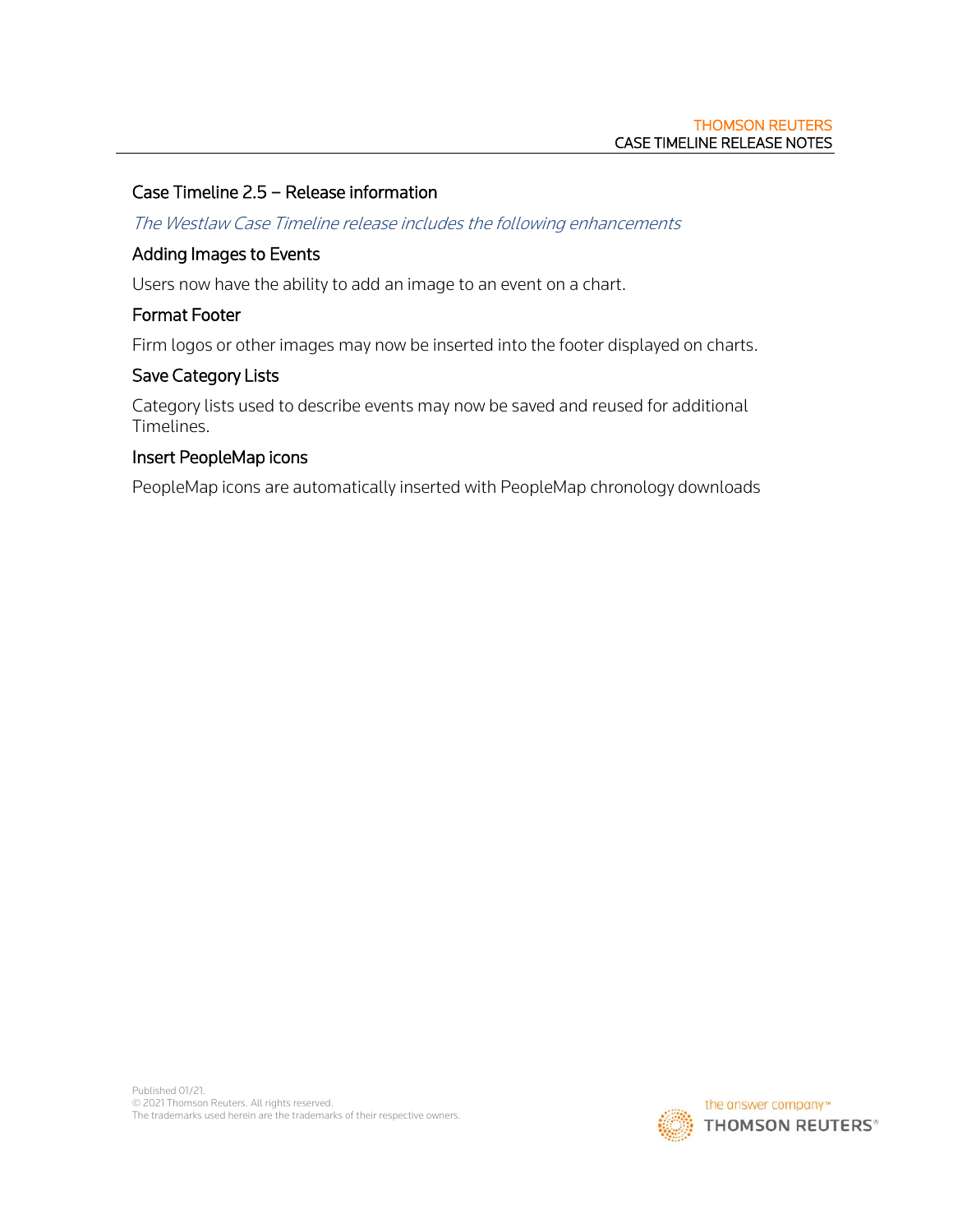# Case Timeline 2.0 – Release information

#### The Westlaw Case Timeline release includes the following enhancements:

#### PeopleMap Integration

Westlaw subscribers may now send a PeopleMap report directly to Case Timeline from Westlaw.

## Vertical Flag Charts

Users now have the flexibility to display Flag charts either vertically or horizontally.

#### Source Document Linking

Documents displayed in the Source column may now be hyperlinked to the underlying source file.

### Recurring eventsIf an event repeats on a regular basis, Case Timeline can automatically plot the recurring dates for you.

If an event repeats on a regular basis, Case Timeline can automatically plot the recurring dates for you.